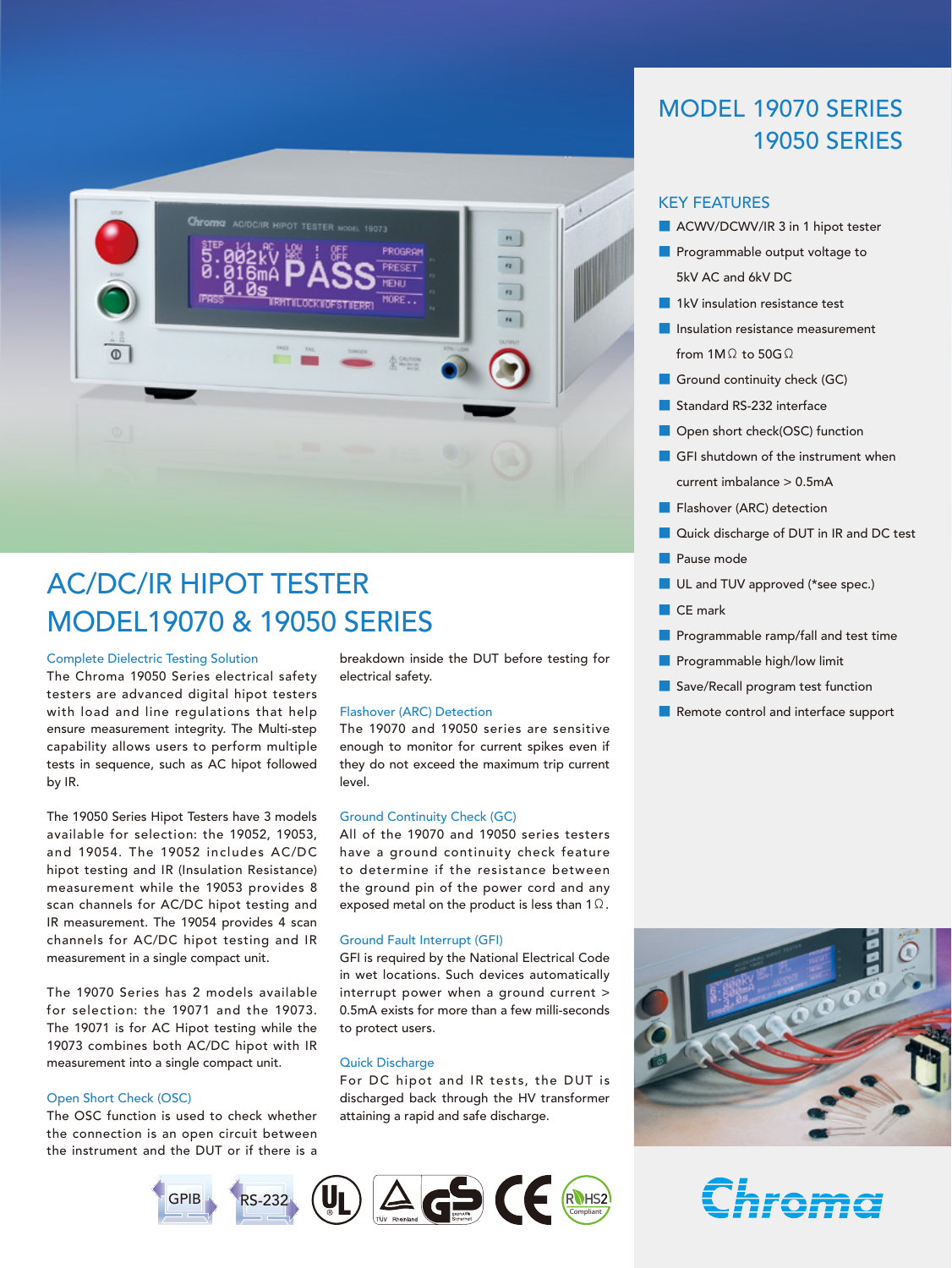### MAIN FUNCTIONS

### FLASHOVER DETECTION (ARC)

Fast transients in voltage or current during hipot testing are called electrical flashover. Normally, with AC line frequency (50Hz/60Hz) or DC hipot testing, the leakage current is the same 50Hz/60Hz or DC (charge current excepted). As shown in Figure 1, leakage current varies smoothly.

In contrast, when electrical discharge occurs due to poor insulation materials, electrode gaps, surface clearances, etc., fast transients in leakage current become apparent, as shown in Figure 2. Most of the electrical safety regulations state a necessity of withstand strength test. Nevertheless, general hipot testers only detect the RMS value of leakage current without the capability to detect flashover. Therefore, a hipot tester equipped with FLASHOVER detection function is necessary.



Figure 1 : Normal Leakage Current Waveform

Figure 2 : Leakage Current Waveform when flahover occurred

# OPEN/SHORT CHECK (OSC)

The O.S.C function is used to check whether the circuit connection between the instrument and the DUT (equipment under test) is open or shorted before the electrical safety test begins. Without checking for an open or short, it is possible for the connection to be bad due to a bad lead or relay oxidation, but for the tester to still register a PASS. In some cases, the DUT is shorted before testing. Testing a shorted DUT continually leads to instrument failure due to suffering the high load current. Therefore, it is necessary to check the open and short circuit to ensure the test is effective and protects the instruments.

Normally, a DUT has capacitive loads (Cx) from tens to thousands of pF. If the connection is open, the capacitance will appear and its total capacitive load will be lower than that of normal conditions. If the DUT is shorted, the total capacitive load is higher than that of normal conditions. Therefore, we can measure the value of the capacitive load to check whether the contact is good or not.



### GROUND FAULT INTERRUPT (GFI)

As requirements for test environments state that the test equipment must be equipped with an auto interrupt device, Chroma has embedded Ground Fault Interrupt (GFI) function in the 19050 and 19070 Series testers. When the current meters A1 and A2 detect difference (i2-i1=iH) between the values i1 and the actual i2 test current is too high, the instrument can cut the power immediately to protect the human body. It is not only compliant with the safety standard but also provides more safeguards for testing personnel.

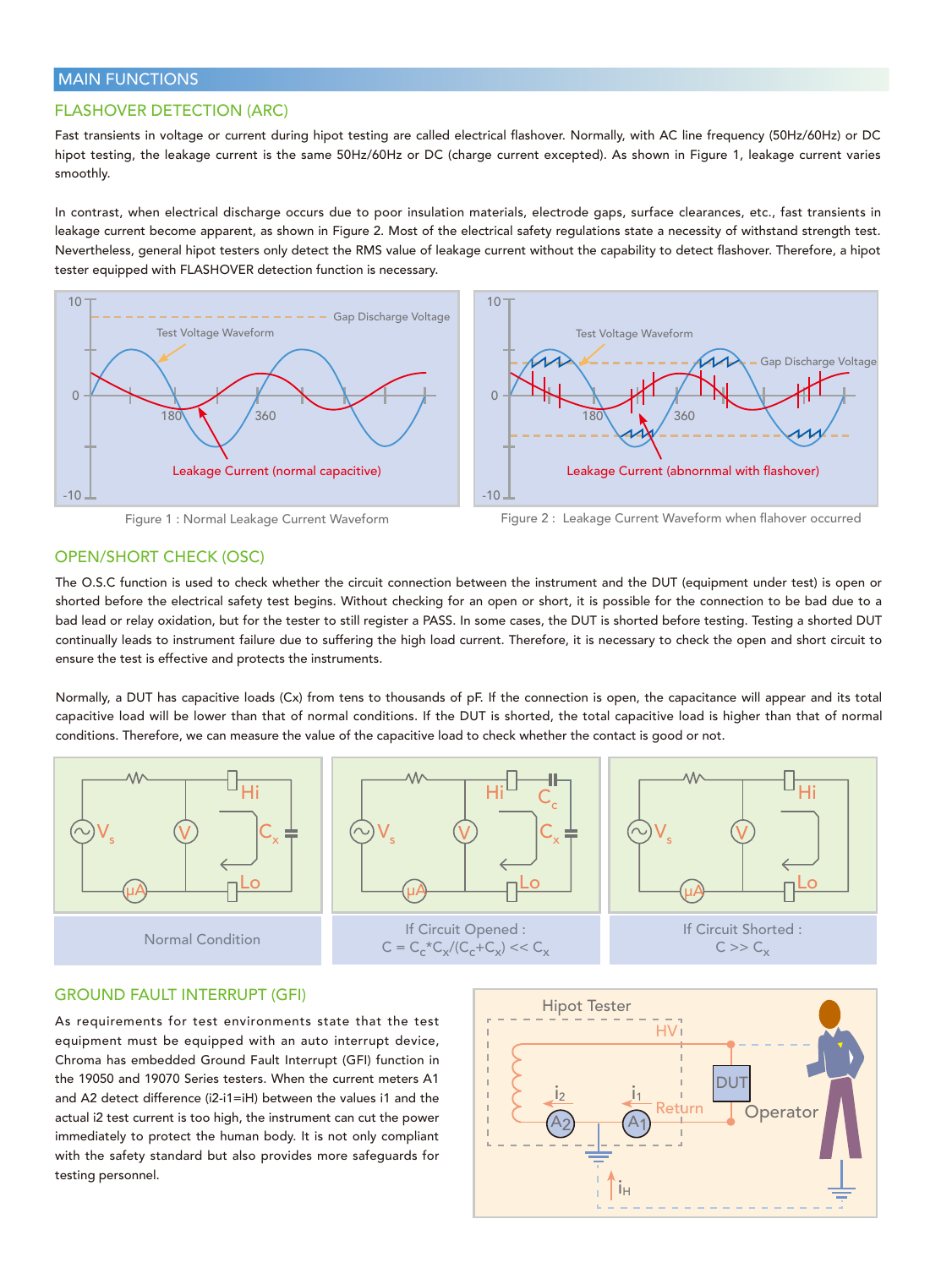# PANEL DESCRIPTION







- 1. LINE Switch
- 2. Window Display
- 3. Stop Button
- 4. Start Button
- 5. Function Keys (F1~F4)
- 6. Pass Indicator
- 7. Fail Indicator
- 8. Test Indicator
- 9. HV Output
- 10. RTN/LOW
- 11.8 channels HV Output (19053 only)
- 12. Remote I/O
- 13. LINE Voltage Selector
- 14. Power Cord Receptacle
- 15. Rear HV Output & RTN/LOW
- 16. GPIB/Printer Interface (option)
- 17. Scan Interface (option)
- 18. Fan
- 19. Remote Interface
- 20. RS-232 Interface
- 21. Continuity Test O/P

# APPLICATIONS

- Production test for appliances, instruments and information technology equipment in compliance with UL, IEC, TUV and other standards such as EN 60335, EN 60950, EN 61010, CSA C22.2 No.1010.1, UL 3111 and UL 1950
- Transformer electrical safety tests
- Various electronic components tests

# ORDERING INFORMATION

19071 : ACWV Hipot Tester 19073 : ACWV / DCWV / IR Hipot Tester A190701 : Remote control box A190702 : 40kV test probe A190704 : Start switch A190706 : 19" rack mount kit A190708 : ARC verification fixture

19052 : Hipot Tester (ACWV / DCWV / IR) 19053 : Hipot Tester (ACWV / DCWV / IR / 8CH SCAN) 19054 : Hipot Tester (ACWV / DCWV / IR / 4CH SCAN) A190344 : HV gun (SP02) A190508 : GPIB interface A190512 : Auto control TR. scan box (Model 19053 only) A190517 : 19" rack mount kit A190518 : Hipot tester software for 19050 series